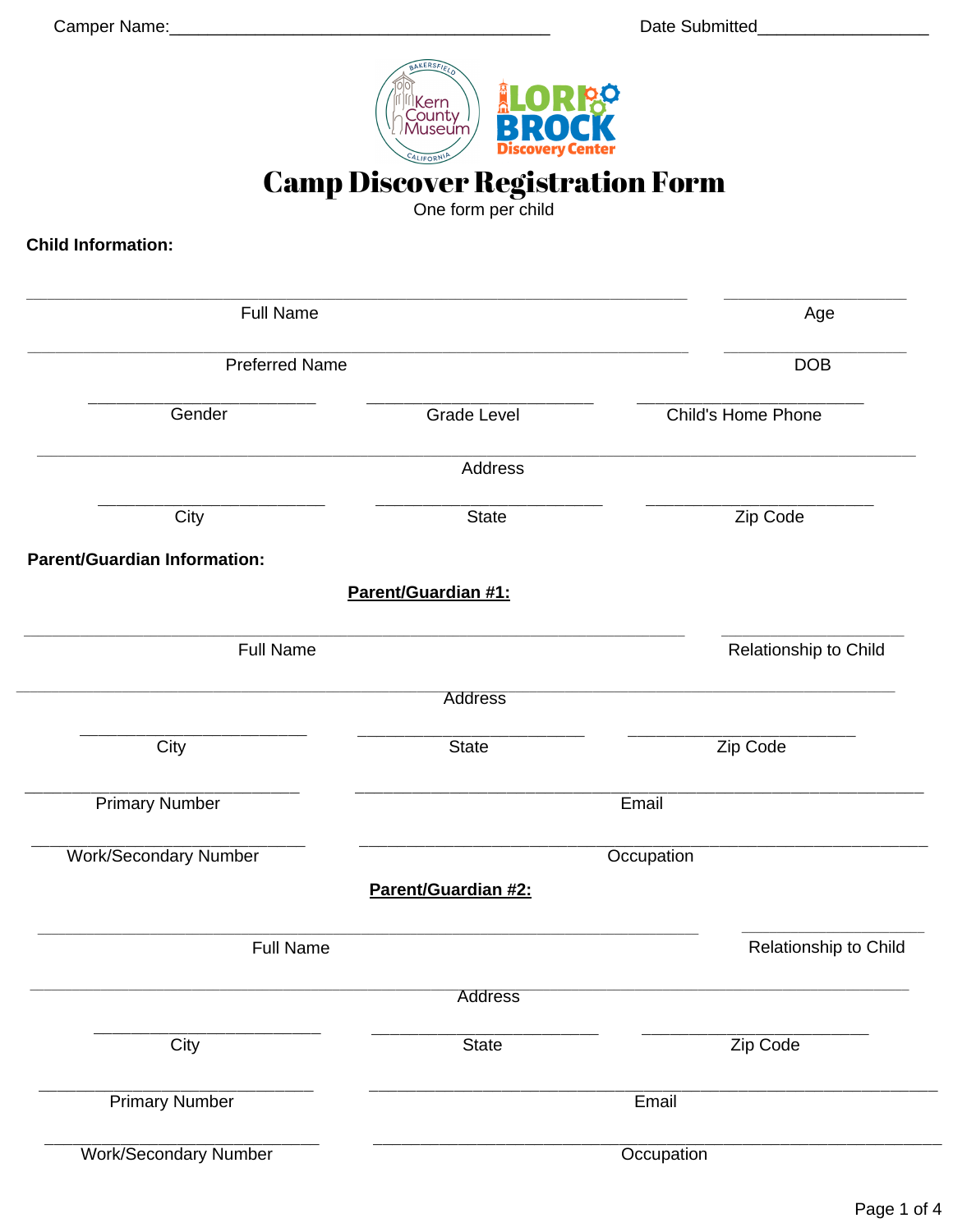| Camper Name: | Date Submitted |
|--------------|----------------|
|--------------|----------------|

# **Emergency Contact Information:** Alternate Pickup/Release

#### **#1:**

| <b>Full Name</b>                                                                                                                                                                      |                            | Relationship to Child       |  |
|---------------------------------------------------------------------------------------------------------------------------------------------------------------------------------------|----------------------------|-----------------------------|--|
| <b>Primary Number</b><br><u>#2:</u>                                                                                                                                                   |                            | Alternate Number            |  |
| <b>Full Name</b>                                                                                                                                                                      |                            | Relationship to Child       |  |
| <b>Primary Number</b>                                                                                                                                                                 |                            | Alternate Number            |  |
|                                                                                                                                                                                       |                            |                             |  |
| <b>Medical Condition/Allergy:</b>                                                                                                                                                     | <b>Required Treatment:</b> | Should paramedic be called: |  |
|                                                                                                                                                                                       |                            | YES/NO                      |  |
| <b>Medical Information:</b><br>Please list any medical conditions, including and requiring maintenance medication (i.e. diabetic, asthma, seizures),<br>allergies, special diet, etc. |                            | <b>YES/NO</b>               |  |

**Any other information we should know:**

I understand that I will be notified in the case of a medical emergency involving my child. In the event that I cannot be reached, I authorize the calling of a doctor and the providing of necessary medical services in the event my child is injured or beçong

Parent/Guardian Initials\_\_\_\_\_\_\_\_\_\_\_\_\_\_\_

I understand that the Kern County Museum Foundation or its Camp Discover will not be responsible for the medical expenses incurred, but that such expenses will be my responsibility as parent guardian.

Parent/Guardian Initials\_\_\_\_\_\_\_\_\_\_\_\_\_\_\_\_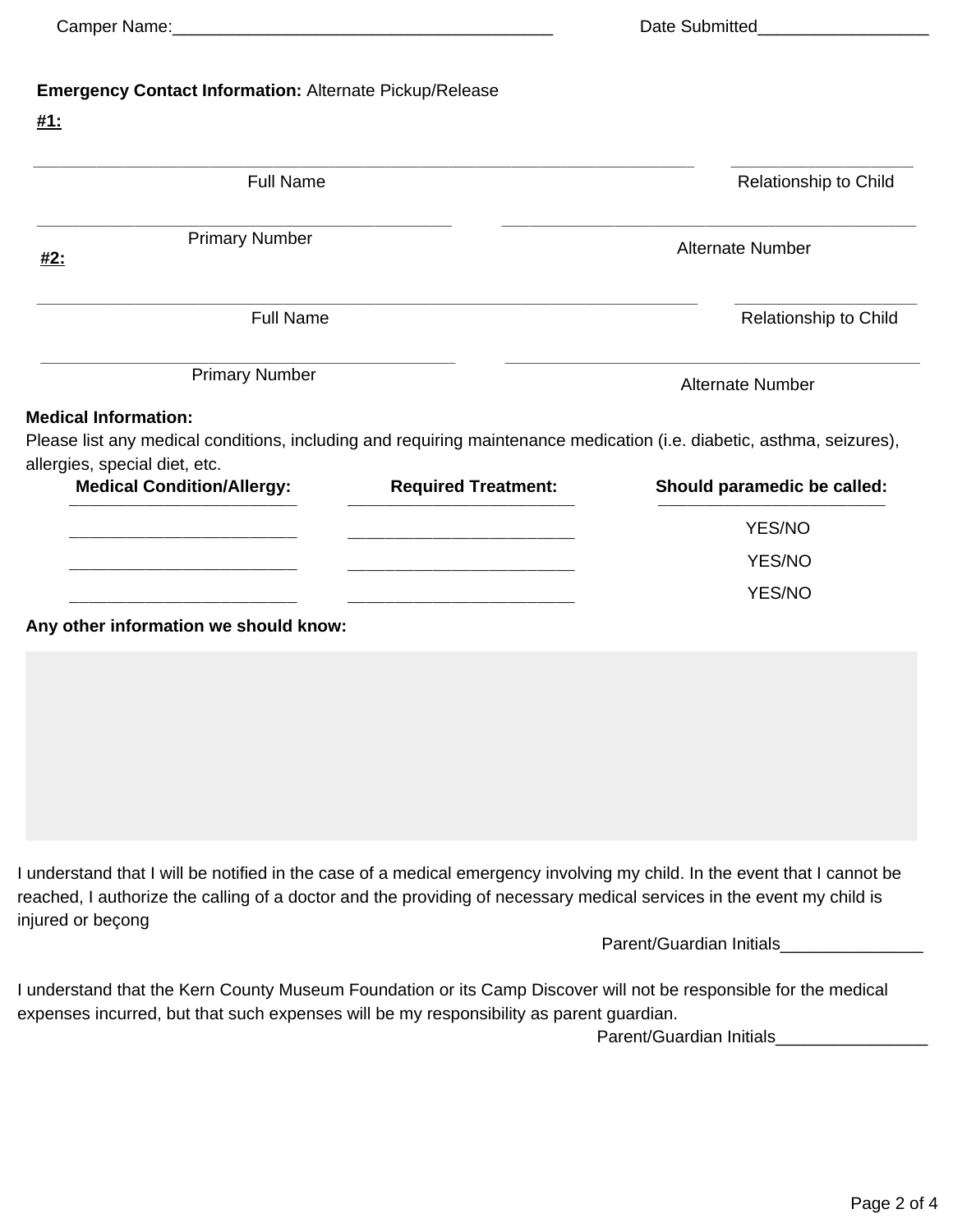## **Camp Discover 2022 Campers Discipline Policy**

Good manners and polite behavior by every camper will make our Summer Camp Discover a lot more fun!

- Camp Counselors will record positive and negative behavior of campers on a behavior chart.
- Bad behavior will be logged daily(time, day, child, action).
- The following actions will require disciplinary action:
- Refusal to cooperate
- Yelling, non-participation, disrupting
- Intentional distractions of any kind
- Automatic call to parents:
	- Hitting
	- Use of inappropriate language

Parent/Guardian Initials\_\_\_\_\_\_\_\_\_\_\_\_\_\_\_

The following are the responses to continued discipline problems:

- Two consecutive negative behavior in one day Call to parent to notify
- Hitting/aggression/language Call to parent to pick up (suspended for the day)
- Second call to parent within the week Expelled from camp

Parent/Guardian Initials\_\_\_\_\_\_\_\_\_\_\_\_\_\_\_\_

I understand that if my child is expelled from camp, I will not receive a refund.

Parent/Guardian Initials\_\_\_\_\_\_\_\_\_\_\_\_\_\_\_\_

# **I have read and understand the Camp Discover 2022 Campers Discipline Policy.**

Campers name (printed): example and the set of the set of the set of the set of the set of the set of the set of the set of the set of the set of the set of the set of the set of the set of the set of the set of the set of

Parent/Guardian Signature:\_\_\_\_\_\_\_\_\_\_\_\_\_\_\_\_\_\_\_\_\_\_\_\_\_\_\_\_\_\_\_\_\_\_\_\_\_\_\_\_\_\_\_\_\_\_\_\_\_\_\_\_\_\_\_\_\_\_\_\_\_\_\_\_

Parent/Guardian (Printed): etc. and the state of the state of the state of the state of the state of the state of the state of the state of the state of the state of the state of the state of the state of the state of the

Date:\_\_\_\_\_\_\_\_\_\_\_\_\_\_\_\_\_